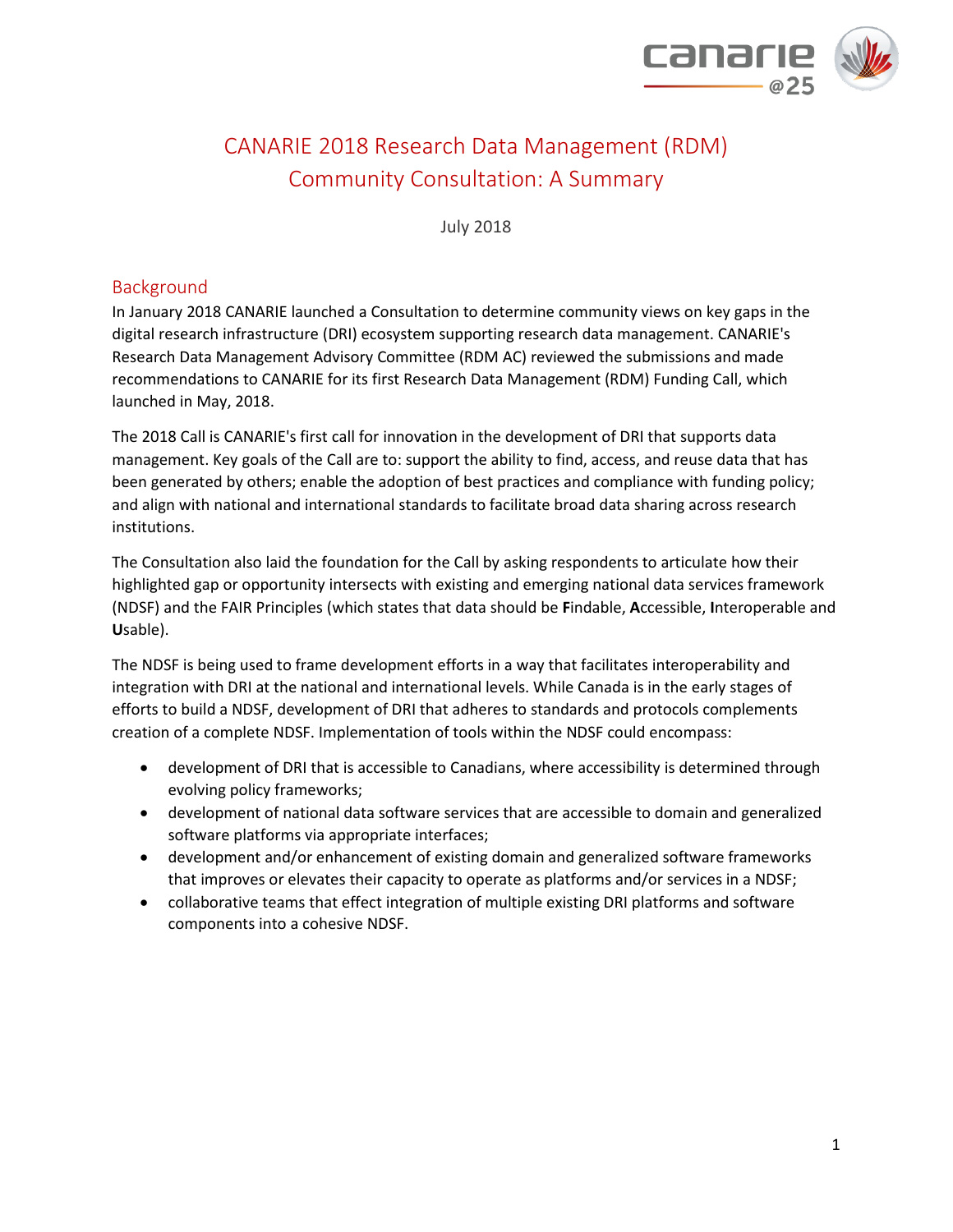



The NDSF concept is illustrated below, including key themes that emerged from the Consultation.

Consideration of the FAIR Principles in a software development project can also take multiple forms. The FAIR Principles were designed to promote best practices that could be reflected in both human and machine services, so are a good fit for the CANARIE Call with its emphasis on software development.

# Themes

After a review of the Community Consultation submissions, the RDM AC and CANARIE identified eight themes under which projects submissions would be considered. These themes reflect the feedback of Canada's RDM community, and serve to focus efforts on key DRI gaps.

In the listing below, themes are in order of the number of Community Consultation submissions that were slotted into that theme, number one representing the highest number of submissions that intersected with the theme, and eight the lowest. In the descriptions below, (meta)data is used as a term that applies to both metadata (data about data) and the data itself. The descriptions below have been extracted from the submissions to prevent the disclosure of any information that submitters may consider confidential, while at the same time providing the broader community with a good sense of the identified gaps and opportunities. Some submissions have been posted publicly in their entirety by the organizations that submitted them.

# **1) Enriching (meta)data and Discovery**

As the diversity of research outputs increases, the challenge of finding specific researchers and resources also increases, especially at the national level. There is an opportunity to aggregate existing (meta)data from all systems and stages of the research lifecycle, as well as innovative approaches to enriching metadata (e.g. text mining, linking, entity extraction), that will improve the discovery of Canadian research outputs via an NDSF. Specific gaps or opportunities that were identified in the submissions include: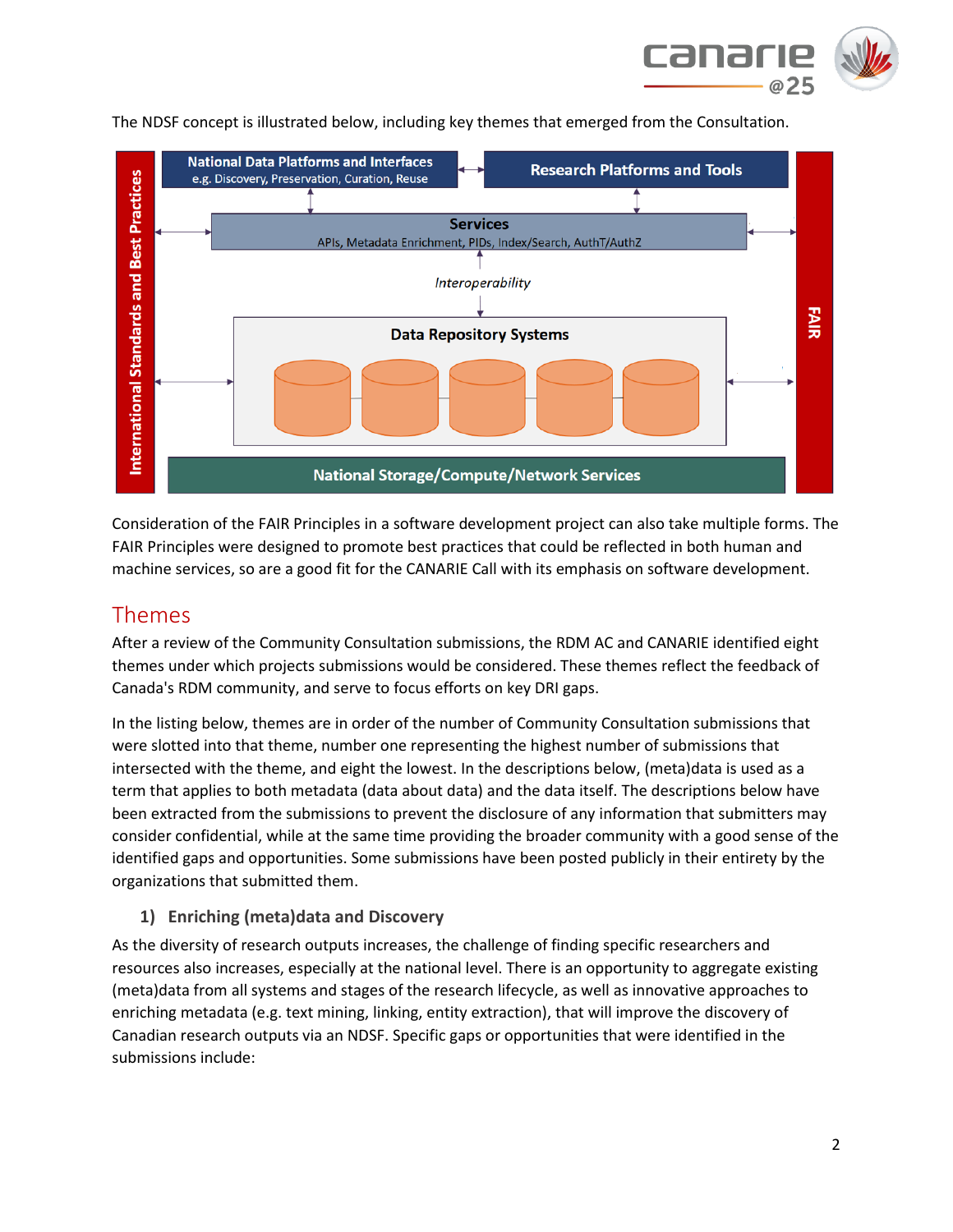

- 1. A national platform that aggregates metadata across the research ecosystem and leverages standards like ORCID and DOI as a core component.
- 2. Tools that use common APIs and ontologies to facilitate the harvesting of metadata from different systems in the research ecosystem,
- 3. A national platform that harvests/links (meta)data from domain-specific research platforms to facilitate discovery of data and increase the sharing of data between disciplines.
- 4. Tools that facilitate the identification of datasets that should be shared, and make it easy to add additional metadata to aid discovery.
- 5. Tools that facilitate the collection and enhancement of metadata during the active research stage.
- 6. Tools that facilitate the linking/discovery of data containing personal identifying information while preserving the privacy of individuals.
- 7. Tools that facilitate the mark-up extraction of enhanced metadata from textual outputs of research, thereby enhancing discovery and analysis.

# **2) Federated Repositories / Interoperability**

There are in the order of 200 Canadian "data repositories", and likely many times this number of databases that contain useful research (meta)data. Each repository tends to present a unique architecture and (meta)data profile, and few are accessible via well-defined application program interfaces (APIs). There is an opportunity to use international standards and best practices to better document and make accessible Canada's (meta)data repositories, and to develop smarter approaches to harvesting and linking these sources at the national level, thereby facilitating inter-disciplinary research, discovery, and re-use. Specific gaps or opportunities that were identified in the submissions include:

- 1. A national data repository service and platform that ensures that all researchers, regardless of discipline, have a place to deposit their data.
- 2. Tools that increase interoperability between domain-specific research platforms thereby facilitating connections between researchers and datasets.
- 3. Adoption of common metadata, interoperability, and API standards that facilitate the federation of disparate data repositories.
- 4. Tools and services at the horizontal level that are accessible to any research platform or data repository, and that provide common functionality in support of RDM.
- 5. A national source of administrative and technical information about Canadian datasets and repositories.
- 6. Tools and ontologies that facilitate the harmonization of data across datasets/repositories in the same domain, and across domains.

# **3) Domain-Specific Repositories**

Domain-specific repositories provide researchers with sources of (meta)data deposit and discovery, facilitating a response to funder/publisher mandates, and support domain-specific features that make (meta)data more useful. There is an opportunity to enhance Canada's domain repositories to ensure that they are interoperable with each other at the national level, and that these systems use internationally recognized best practices. Specific gaps or opportunities that were identified in the submissions include: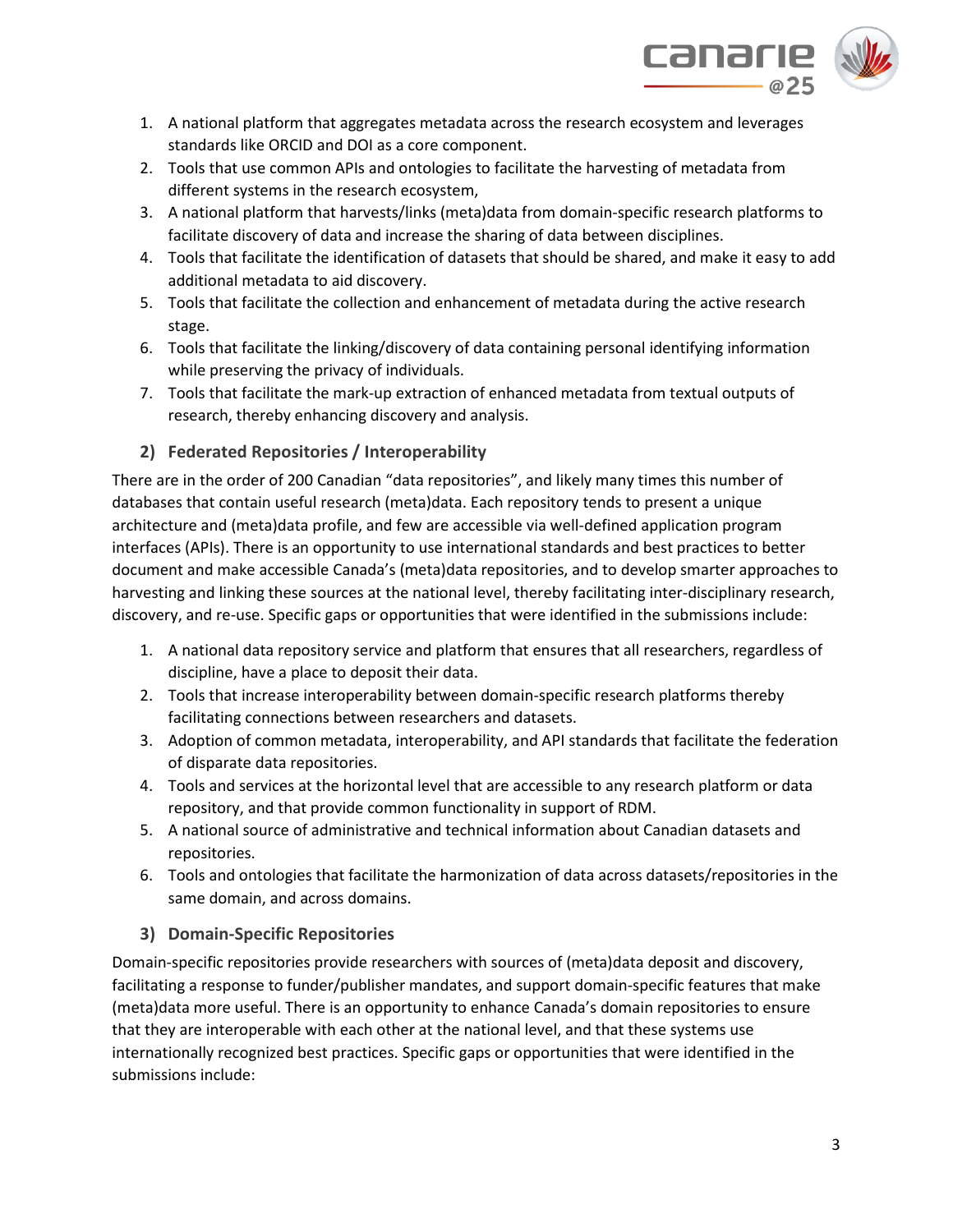

- 1. Repositories in disciplines not currently represented by a feature-rich repository.
- 2. Tools that provide more effective access to data in repositories that otherwise assume a high level of access, or knowledge, to effectively use the data.

#### **4) Data Deposit and Curation**

Publishers and funders are adopting policies that require researchers to make data from their published outputs more accessible and reusable, but the options available to the researcher can be confusing and complex. There is an opportunity to create software services to guide and document the best approach to data management for each researcher, in a standards-based context with a minimum of effort (e.g. with the assistance of machine-mediated services), and according to practices that make their data FAIR. Specific gaps or opportunities that were identified in the submissions include:

- 1. Tools that use machine-mediated services to facilitate stages in the data curation process, and apply standards to the creation of rich metadata.
- 2. Tools that facilitate more active and accurate deposit into data repositories.
- 3. Tools that facilitate the deposit of data in domain-specific repositories by contributors not necessarily familiar with the details of data in that discipline, or not currently contributing data.
- 4. Tools and services that facilitate a national coordinated approach to research data curation.

#### **5) Preservation**

While it can be a challenge to determine what research (meta)data should be preserved and for how long, it is clear that (meta)data is not accessible, and reusable over the long term, unless it is preserved. There is an opportunity to build IT tools that facilitate this decision-making process in such a way that leverages appropriate best practices that ensure research outputs are accessible in a usable way for a reasonable period. Specific gaps or opportunities that were identified in the submissions include:

- 1. Tools to help assess the long-term value/retention period for data after the mandatory retention period.
- 2. A software service/registry accessible to any software platform, that can provide canonical information about research file formats and standards, and associated actions to facilitate research workflows and preservation.
- 3. Integration of preservation tools into a federated system of national data repositories and platforms.
- **6) Persistent IDs / Citability**

A key requirement for making research outputs accessible is the adoption of accepted best practices for unique IDs, whether for the researcher and their team, the variety of outputs, or the research equipment and services used. There is an opportunity to integrate Canadian research platforms with best practice standards for persistent IDs that make it easier to link the various outputs throughout the lifecycle, and attribute outputs to all research participants. Specific gaps or opportunities that were identified in the submissions include:

- 1. Development of support for dynamic data citations in research/data platforms.
- 2. Development of support for uniquely identifying physical samples in research/data platforms.
- 3. Tools to support the integration of persistent identifiers (such as DOI and ORCID) into existing and emerging research platforms and data repositories.